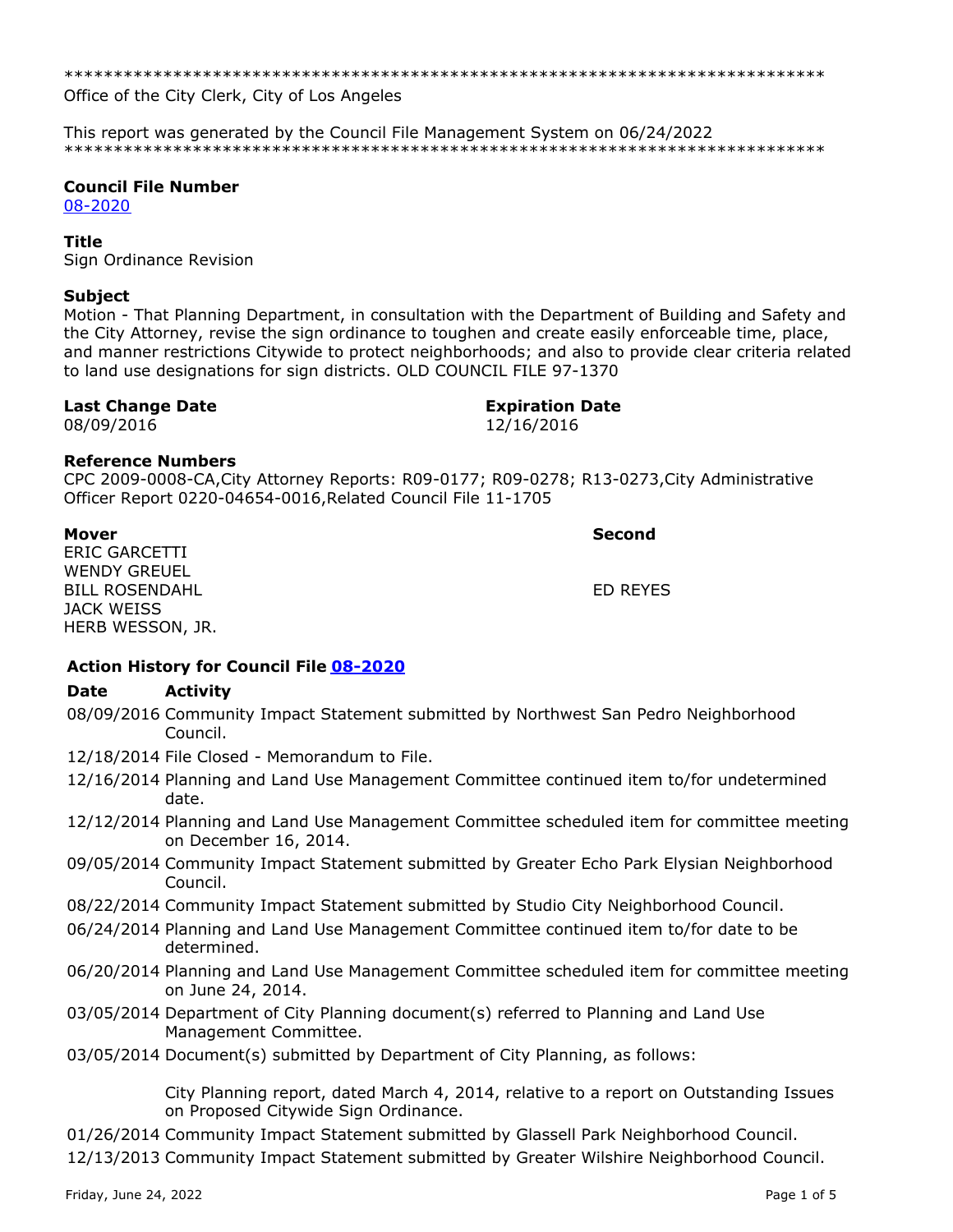- 11/22/2013 Community Impact Statement submitted by Studio City Neighborhood Council.
- 10/17/2013 City Attorney document(s) referred to Planning and Land Use Management Committee.
- 10/17/2013 Document(s) submitted by City Attorney, as follows:

City Attorney report, dated October 17, 2013, relative to the Citywide Sign Ordinance technical correction.

- 09/16/2013 Department of City Planning document(s) referred to Planning and Land Use Management Committee.
- 09/16/2013 City Attorney document(s) referred to Planning and Land Use Management Committee.
- 09/13/2013 Document(s) submitted by Department of City Planning, as follows:

City Planning report, dated September 9, 2013, relative to a proposed ordinance revising the Citywide Sign Ordinance.

09/13/2013 Document(s) submitted by City Attorney, as follows:

City Attorney report R13-0273, dated September 13, 2013, relative to a draft ordinance amending several sections of the Municipal Code to enact new criteria for the establishment of sign districts, to update the Citys sign regulations, and to establish new civil penalties for violations of the sign regulations, etc.

- 07/26/2013 Council rereferred item to Planning and Land Use Management Committee, pursuant to Council Action of July 26, 2013, Council File No. 13-0823-S1.
- 07/09/2013 Council rereferred item to Planning Committee, pursuant to Council Action of July 2, 2013, Council File No. 13-0823.
- 04/11/2013 Community Impact Statement submitted by Greater Wilshire Neighborhood Council.
- 03/26/2013 Planning and Land Use Management Committee continued item to/for undetermine date. The Department of City Planning to report back in 60 days.
- 03/26/2013 Community Impact Statement submitted by Studio City Neighborhood Council.
- 03/22/2013 Planning and Land Use Management Committee scheduled item for committee meeting on March 26, 2013.
- 02/21/2013 Community Impact Statement submitted by Hollywood Hills West Neighborhood Council.
- 01/22/2013 Community Impact Statement submitted by Greater Griffith Park Neighborhood Council.
- 01/22/2013 Planning and Land Use Management Committee approved item(s) .
- 01/18/2013 Planning and Land Use Management Committee scheduled item for committee meeting on January 22, 2013.
- 01/17/2013 Community Impact Statement submitted by Studio City Neighborhood Council.
- 01/15/2013 Community Impact Statement submitted by West Los Angeles Neighborhood Council.
- 12/11/2012 Planning and Land Use Management Committee continued item to/for January 22, 2013 .
- 12/07/2012 Planning and Land Use Management Committee scheduled item for committee meeting on December 11, 2012.
- 12/07/2012 Planning and Land Use Management Committee scheduled item for committee meeting on December 11, 2012.
- 12/05/2012 Department of City Planning document(s) referred to Planning and Land Use Management Committee.
- 12/04/2012 Document(s) submitted by Department of City Planning, as follows:

City Planning report, dated December 4, 2012, relative to the proposed ordinance revising the citywide sign regulations.

01/10/2012 Community Impact Statement submitted by Greater Wilshire Neighborhood Council.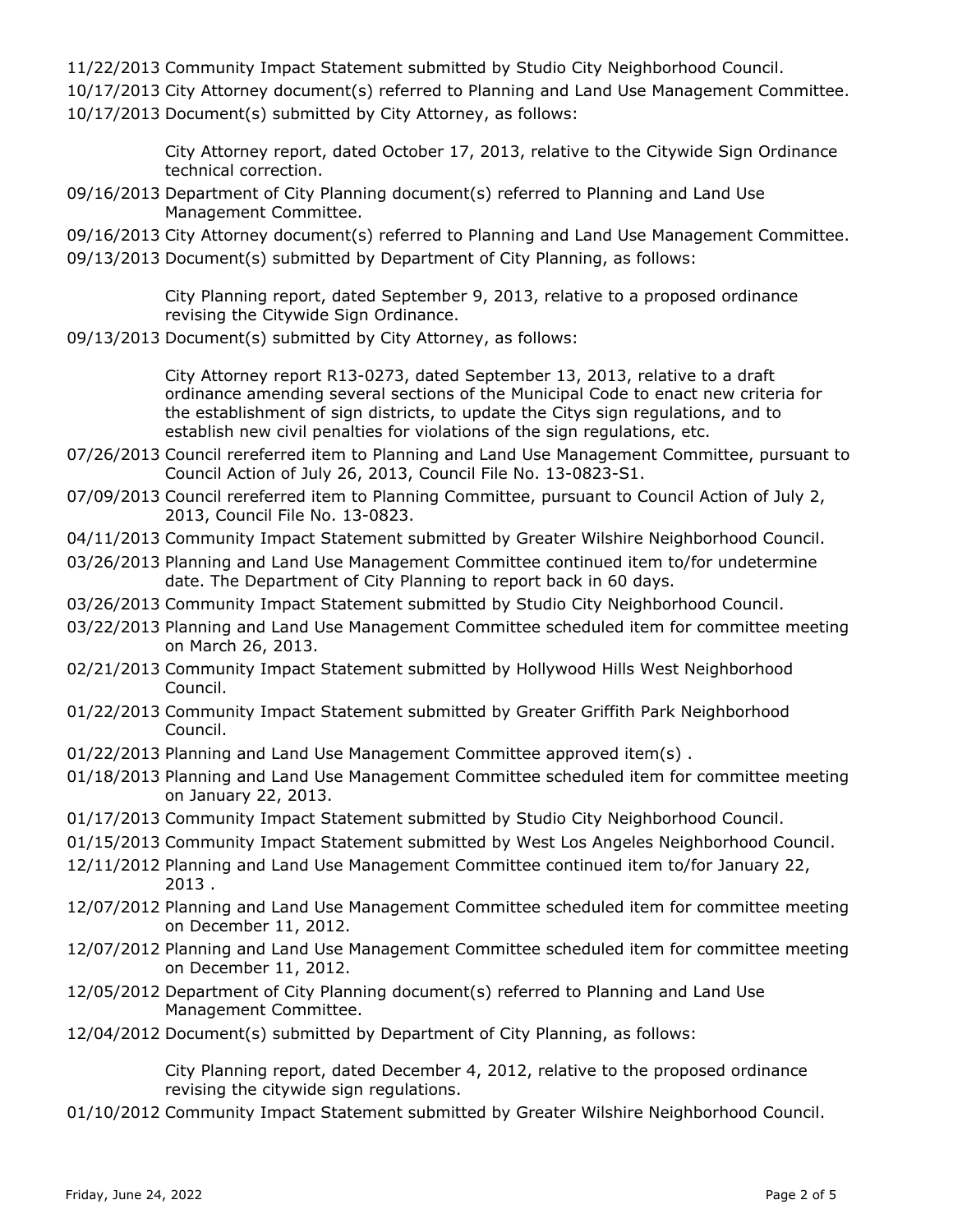- 12/05/2011 Planning and Land Use Management Committee continued item to/for date to be determined and requested Planning Department and other departments to report back on various issues. 12/02/2011 City Administrative Officer document(s) referred to Planning and Land Use Management Committee. 12/02/2011 Document(s) submitted by City Administrative Officer, as follows: City Administrative Officer report 0220-04654-0016, dated December 1, 2011, relative to the proposed revisions to the city-wide sign regulations and its impact on the Los Angeles Zoo. 11/30/2011 Planning and Land Use Management Committee scheduled item for committee meeting on December 5, 2011. 11/23/2011 Department of City Planning document(s) referred to Planning and Land Use Management Committee. 11/22/2011 Document(s) submitted by Department of City Planning, as follows: Department of City Planning report dated November 21, 2011, relative to the amendments on the proposed citywide sign ordinance. 11/18/2011 Community Impact Statement submitted by Mid City Neighborhood Council. 11/01/2011 Planning and Land Use Management Committee continued item to/for December 6, 2011 . 10/28/2011 Planning and Land Use Management Committee scheduled item for committee meeting on November 1, 2011. 10/19/2011 Community Impact Statement submitted by East Hollywood Neighborhood Council. 10/18/2011 Planning and Land Use Management Committee continued item to/for to a date to be determined and requested Planning Department to report back on various issues. 10/17/2011 Community Impact Statement submitted by Bel Air-Beverly Crest Neighborhood Council; Hollywood United Neighborhood Council; PICO Neighborhood Council. 10/14/2011 Planning and Land Use Management Committee scheduled item for committee meeting on October 18, 2011. 10/11/2011 Community Impact Statement submitted by Greater Wilshire Neighborhood Council; Westwood Neighborhood Council. 10/07/2011 Department of City Planning document(s) referred to Planning and Land Use Management Committee. 10/06/2011 Document(s) submitted by Department of City Planning, as follows: City Planning report, dated October 5, 2011, relative to the proposed ordinance revising the citywide sign regulations. 09/28/2011 Community Impact Statement submitted by Venice Neighborhood Council. 09/27/2011 Community Impact Statement submitted by Greater Griffith Park Neighborhood Council. 09/23/2011 Community Impact Statement submitted by Studio City Neighborhood Council. 09/17/2011 Community Impact Statement submitted by Sun Valley Area Neighborhood Council. 09/14/2011 Community Impact Statement submitted by Westside Neighborhood Council. 08/09/2011 Planning and Land Use Management Committee continued item to/for October 18, 2011 and requested the Planning Department to report back. 08/08/2011 Community Impact Statement submitted by Atwater Village Neighborhood Council. 08/08/2011 Community Impact Statement submitted by Studio City Neighborhood Council. 08/05/2011 Planning and Land Use Management Committee scheduled item for committee meeting on August 9, 2011.
- 07/28/2011 Department of City Planning document(s) referred to Planning and Land Use Management Committee.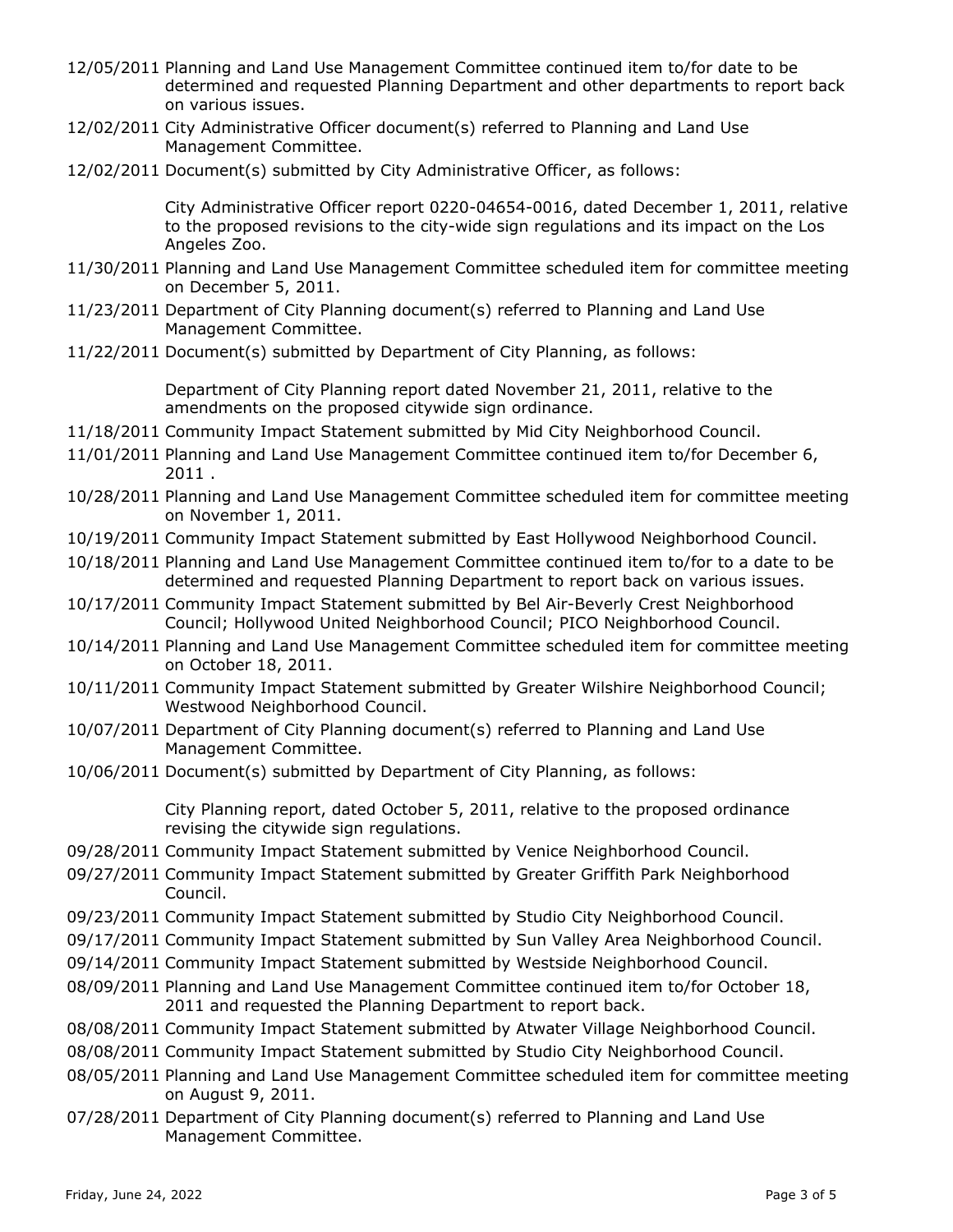07/28/2011 Document(s) submitted by Department of City Planning, as follows:

City Planning report, dated July 22, 2011, relative to the proposed ordinance revising the citywide sign regulations.

09/01/2009 City Clerk transmitted Council File to Planning and Land Use Management Committee.

09/01/2009 Council referred item to Planning and Land Use Management Committee.

08/13/2009 Council action final.

- 08/12/2009 Mayor transmitted file to City Clerk. Ordinance effective date: August 14, 2009.
- 08/07/2009 Council adopted item, as amended, forthwith.
- 08/07/2009 City Clerk transmitted file to Mayor. Last day for Mayor to act is August 17, 2009. FORTHWITH
- 08/06/2009 City Clerk scheduled item for Council on August 7, 2009.
- 08/05/2009 City Attorney item(s) referred to Council.
- 08/05/2009 Document(s) submitted by City Attorney, as follows:

City Attorney report R09-0278, dated August 5, 2009, relative to a draft ordinance amending Sections 14.41, 14.42, 14.4.4 and 14.4.6 of Chapter 1 of the Los Angeles Municipal Code to regulate off-site signs, off-site digital displays, supergraphic signs and freeway visibility of signs.

- 05/26/2009 Council continued item to/for September 1, 2009 and in the interim referred the matter back to the Planning and Land Use Management Committee with various amendments.
- 05/26/2009 Council adopted Motion 13 I with verbal amendment.
- 05/21/2009 City Clerk scheduled item for Council on May 26, 2009.
- 05/21/2009 City Attorney document(s) referred to Planning and Land Use Management Committee.
- 05/20/2009 Document(s) submitted by City Attorney, as follows:

City Attorney report R07-0177, dated May 20, 2009, relative to a draft ordinance amending the Los Angeles Municipal Code to Regulate Signs.

- 05/18/2009 Community Impact Statement submitted by Mar Vista Community Council.
- 05/14/2009 Department of Building and Safety document(s) referred to Planning and Land Use Management Committee.
- 05/13/2009 Document(s) submitted by Department of Building and Safety, as follows:

Department of Building and Safety report, dated May 11, 2009, relative to off-site sign inspection program.

- 05/12/2009 Community Impact Statement submitted by Studio City Neighborhood Council.
- 05/12/2009 Planning and Land Use Management Committee approved as amended .
- 05/08/2009 Planning and Land Use Management Committee scheduled item for committee meeting on May 12, 2009.
- 05/08/2009 Department of City Planning document(s) referred to Planning and Land Use Management Committee.
- 05/06/2009 Document(s) submitted by Department of City Planning, as follows:

Planning Department report, dated May 6, 2009, relative to report back on Sign Ordinance Revisions.

- 04/21/2009 Planning and Land Use Management Committee continued item to/for two weeks and requested reports from the Planning Department, Department of Building and Safety, City Administrative Officer, Department of Transportation and the City Attorney.
- 04/20/2009 Community Impact Statement submitted by Studio City Neighborhood Council.
- 04/16/2009 Planning and Land Use Management Committee scheduled item for committee meeting on April 21, 2009.